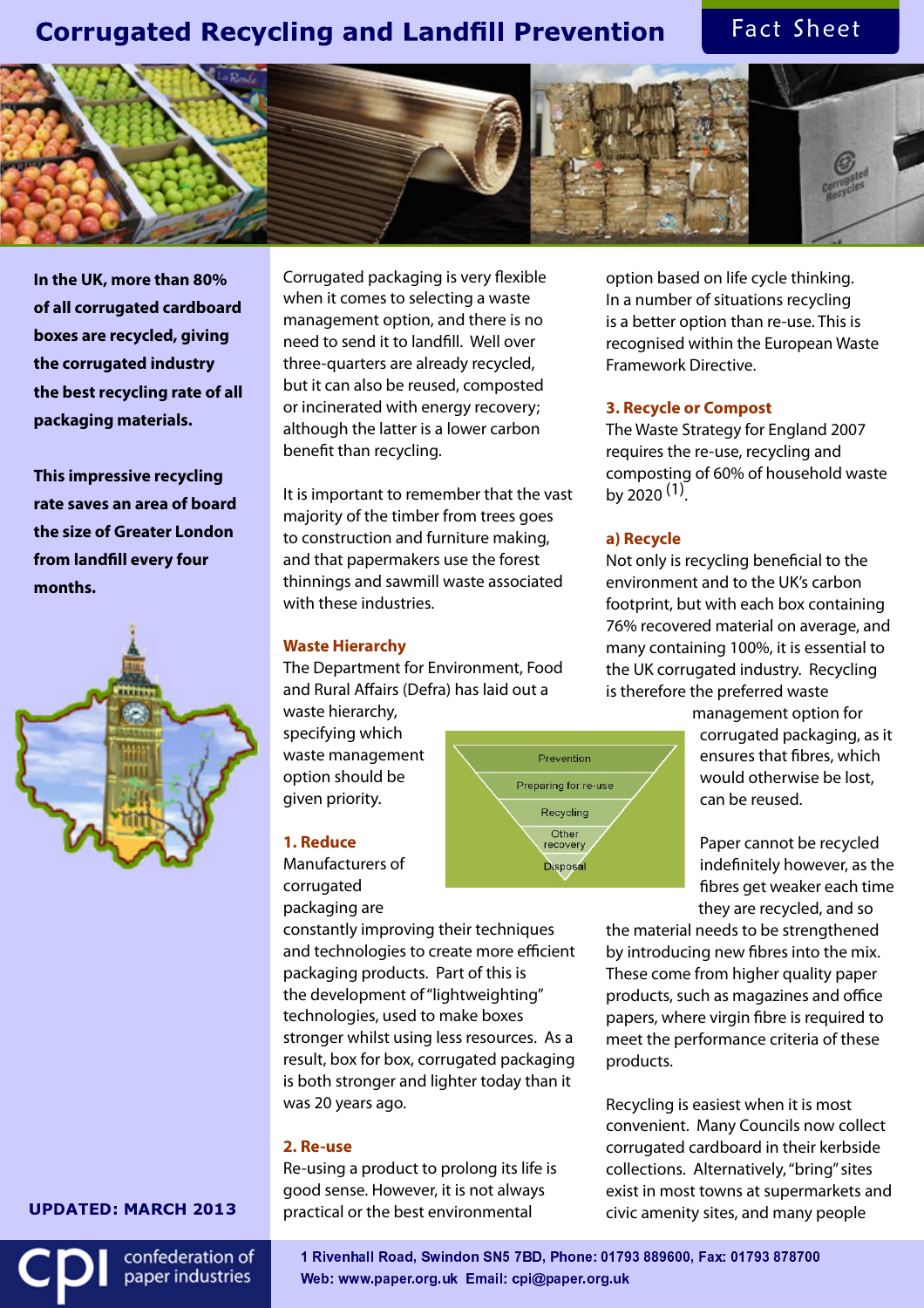bring their used corrugated board to supermarket recycling facilities when doing their weekly shopping. Other papers that may not be desirable in the kerbside collection may also be deposited with the corrugated cardboard.

# **b) Compost**

Where recycling facilities do not exist, corrugated cardboard can be used to provide much needed "brown" waste to your compost heap. Brown waste provides fibre and carbon, and allows air pockets to form in the layers of waste. Air enables aerobic digestion to take place - a vital part of breaking your garden and food waste down, and turning it into nutritious compost.

Making compost at home is an easy way to create environmentally friendly, peat-free compost. It also helps cut down on other types of waste which you would normally send to landfill, such as vegetable peelings.

For more information on home composting, see the Recycle Now home composting website at: www.recyclenow.com/home\_composting/

### **4. Incinerate with Energy Recovery**

Under the EU Land fill Directive, the UK is required to reduce the volume of biodegradable municipal waste it sends to land fill. The Waste Strategy for England 2007 expects 25% of municipal waste to be used for energy recovery by 2020. This means that other ways need to be found to deal with the diverted material that is unsuitable for recycling and composting.

For this reason, incineration of non-recyclable waste with energy recovery is becoming an increasingly popular alternative to landfill.

In 2006, the Waste and Resource Action Programme (WRAP) produced a report, entitled Environmental Benefits of Recycling, which provided a comprehensive review of international life cycle analysis (LCA). The report was updated in 2010, and again demonstrated



the huge benefits of recycling over both incineration and landfill, concluding that the UK's current recycling of those materials (including paper and board) saves between 10 - 15 million tonnes of  $CO$ , equivalents each year compared to the current mix of landfill and

incineration with energy recovery.

In reality, incineration emissions are now tightly controlled through legislation, however this does not mean that the paper industry is unconcerned about any promotion of incineration above recycling.

The papermaking industry feels it is essential that all recyclable material is recovered prior to incineration, in order to make best possible use of the material. However, industry also accepts that some materials cannot be recycled for quality reasons, and in this instance incineration is preferable to landfill.

### **5. Dispose (Landfill)**

The land filling of corrugated packaging should be viewed as a last resort. Such a versatile, easily recycled product should be recovered wherever possible, in order to make the most of the resources which went into its production.

# **Government initiatives and producer responsibility for the disposal of packaging waste**

Producer responsibility is a policy concept designed to extend manufacturer's responsibility beyond the sale and use of their products to include disposal at end of life as well. As far as packaging is concerned, there are two aspects to it:

- designing packaging with its eventual disposal in mind
- requiring producers to take some financial responsibility for management and treatment of packaging waste

The UK has a statutory producer responsibility regime for packaging. This places a legal obligation on businesses which make or use packaging (raw materials manufacturers, converters, packer/fillers and sellers) to ensure that a proportion of the packaging they place on the market is recovered and recycled.

# **The Producer Responsibility (Packaging Waste) Regulation**

Under the Packaging Waste Regulations, producers must pay towards the cost of recycling waste packaging by purchasing packaging waste recovery notes (PRNs) from reprocessors or exporters of waste packaging. They are set targets each year which they must meet.

Government recently announced new packaging targets for 2013-17 for a range of materials, but paper and card recycling targets will remain unchanged as the UK is comfortably surpassing previous targets